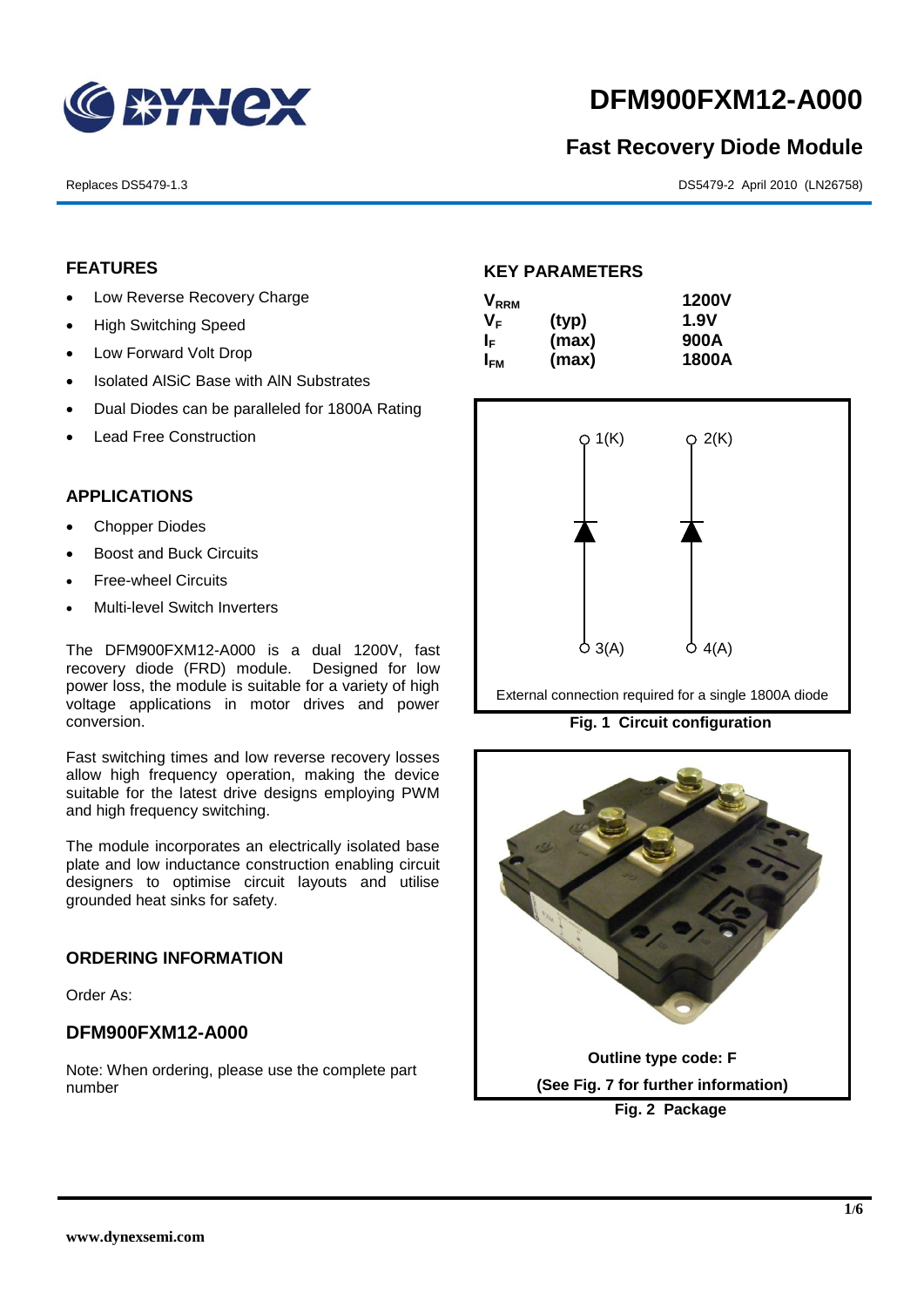# **ABSOLUTE MAXIMUM RATINGS**

Stresses above those listed under 'Absolute Maximum Ratings' may cause permanent damage to the device. In extreme conditions, as with all semiconductors, this may include potentially hazardous rupture of the package. Appropriate safety precautions should always be followed. Exposure to Absolute Maximum Ratings may affect device reliability.

#### **Tcase = 25°C unless stated otherwise**

| Symbol                  | <b>Parameter</b>                  | <b>Test Conditions</b>                                      | Max. | <b>Units</b> |
|-------------------------|-----------------------------------|-------------------------------------------------------------|------|--------------|
| <b>V</b> <sub>RRM</sub> | Repetitive peak reverse voltage   | $T_i = 125$ °C                                              | 1200 | V            |
| $\mathsf{I}_\mathsf{F}$ | Forward current (per arm)         | DC, $T_{\text{case}} = 75^{\circ}$ C, $T_i = 125^{\circ}$ C | 900  | A            |
| $I_{FM}$                | Max. forward current              | $T_{\text{case}} = 110^{\circ}C, t_{p} = 1ms$               | 1800 | A            |
| $I^2t$                  | $I2t$ value fuse current rating   | $V_R = 0$ , $t_p = 10$ ms, $T_i = 125$ °C                   | 225  | $kA^2s$      |
| $P_{max}$               | Max. transistor power dissipation | $T_{\text{case}} = 25^{\circ}C$ , $T_i = 125^{\circ}C$      | 3700 | W            |
| $V_{\sf isol}$          | Isolation voltage - per module    | Commoned terminals to base plate.<br>AC RMS, 1 min, 50Hz    | 2500 | V            |
| $Q_{PD}$                | Partial discharge - per module    | IEC1287, $V_1$ = 1300V, $V_2$ = 1000V, 50Hz RMS             | 10   | рC           |

# **THERMAL AND MECHANICAL RATINGS**

| Internal insulation material:     | AIN              |
|-----------------------------------|------------------|
| Baseplate material:               | AISiC            |
| Creepage distance:                | 20 <sub>mm</sub> |
| Clearance:                        | 10 <sub>mm</sub> |
| CTI (Comparative Tracking Index): | 350              |

| Symbol              | <b>Parameter</b>                                      | <b>Test Conditions</b>                        | Min   | Typ. | Max | <b>Units</b>    |
|---------------------|-------------------------------------------------------|-----------------------------------------------|-------|------|-----|-----------------|
| $R_{th(i-c)}$       | Thermal resistance (per arm)                          | Continuous dissipation – junction<br>to case  |       | ۰    | 27  | °C/kW           |
| $R_{th(c-h)}$       | Thermal resistance -<br>case to heatsink (per module) | Mounting torque 5Nm<br>(with mounting grease) |       | ۰    | 8   | °C/kW           |
| $T_i$               | Junction temperature                                  |                                               |       | ۰    | 125 | $\rm ^{\circ}C$ |
| $T_{\text{stg}}$    | Storage temperature range                             |                                               | $-40$ | ۰    | 125 | $^{\circ}C$     |
|                     |                                                       | Mounting - M6                                 |       | ۰    | 5   | Nm              |
| <b>Screw Torque</b> |                                                       | Electrical connections - M8                   |       | ۰    | 10  | Nm              |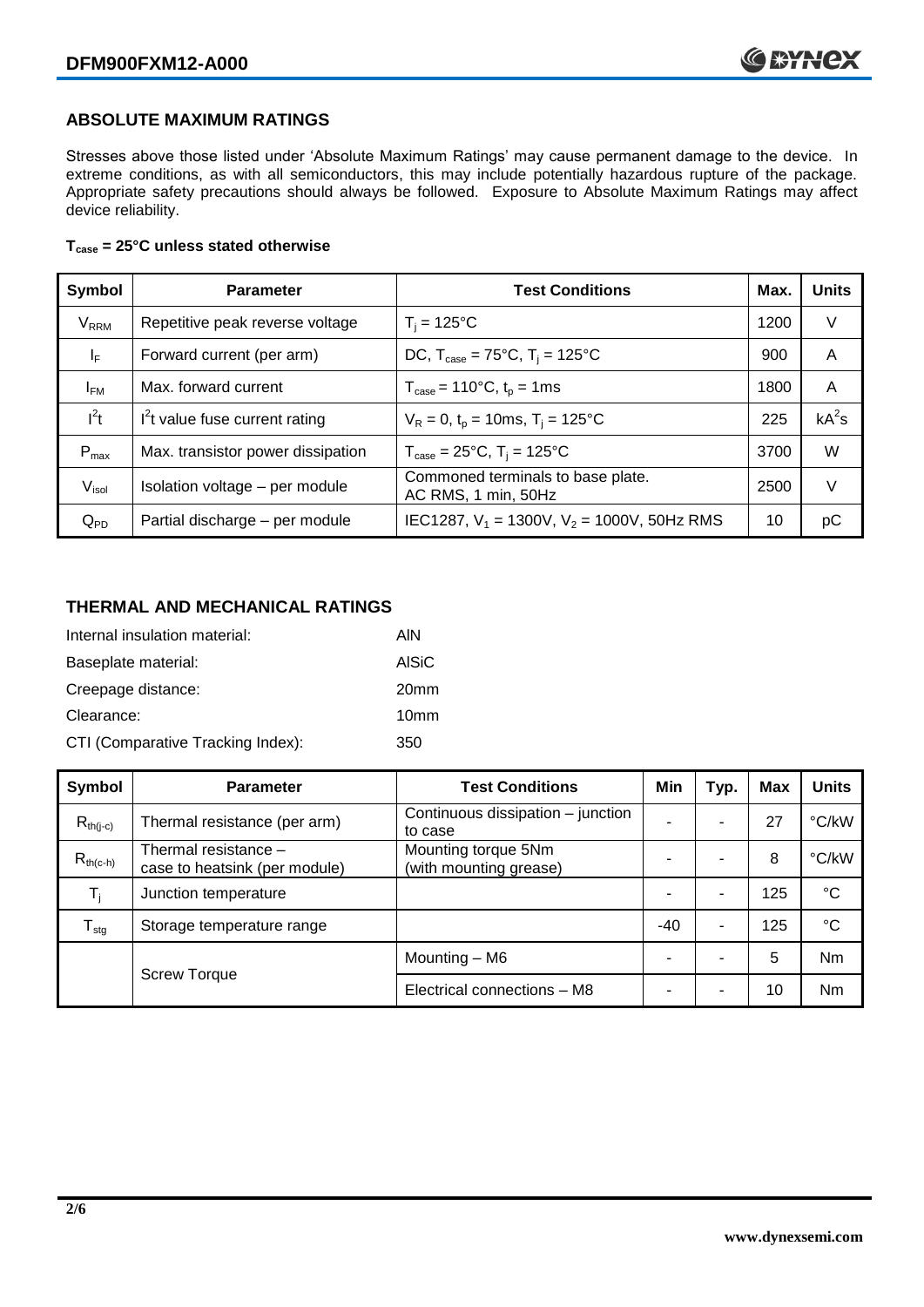# **STATIC ELECTRICAL CHARACTERISTICS – PER ARM**

## **Tcase = 25°C unless stated otherwise.**

| <b>Symbol</b> | <b>Parameter</b>     | <b>Test Conditions</b>                 | Min | Typ | <b>Max</b> | <b>Units</b> |
|---------------|----------------------|----------------------------------------|-----|-----|------------|--------------|
| $I_{\rm RM}$  | Peak reverse current | $V_R = 1200V$ , T <sub>i</sub> = 125°C |     |     | 22.5       | mA           |
| $V_F$         | Forward voltage      | $I_F = 900A$                           |     | 1.9 | 2.2        | v            |
|               |                      | $I_F = 900A$ , $T_i = 125^{\circ}C$    |     | 2.1 | 2.4        | V            |
| Lм            | Inductance           |                                        |     | 20  |            | nH           |

# **STATIC ELECTRICAL CHARACTERISTICS**

#### **Tcase = 25°C unless stated otherwise.**

| Symbol | <b>Parameter</b>                                        | <b>Test Conditions</b> | Min | тур | Max | <b>Units</b> |
|--------|---------------------------------------------------------|------------------------|-----|-----|-----|--------------|
| Lм     | Module inductance<br>(externally connected in parallel) |                        |     | 15  |     | nH           |

# **DYNAMIC ELECTRICAL CHARACTERISTICS – PER ARM**

#### **Tcase = 25°C unless stated otherwise**

| <b>Symbol</b>   | <b>Parameter</b>              | <b>Test Conditions</b>  | Min | тур. | Max | Units |
|-----------------|-------------------------------|-------------------------|-----|------|-----|-------|
| $Q_{rr}$        | Reverse recovery charge       | $I_F = 900A$            |     | 150  |     | μC    |
| 1 <sub>rr</sub> | Peak reverse recovery current | $V_{\rm R} = 600V$      |     | 600  |     | Α     |
| $E_{rec}$       | Reverse recovery energy       | $dl_F/dt = 7000A/\mu s$ |     | 60   |     | mJ    |

## **Tcase = 125°C unless stated otherwise**

| Symbol    | <b>Parameter</b>              | <b>Test Conditions</b>  | Min | $\tau_{\text{yp}}$ . | Max | Units |
|-----------|-------------------------------|-------------------------|-----|----------------------|-----|-------|
| $Q_{rr}$  | Reverse recovery charge       | $I_F = 900A$            |     | 225                  |     | μC    |
| - Irr     | Peak reverse recovery current | $V_R = 600V$            |     | 720                  |     | Α     |
| $E_{rec}$ | Reverse recovery energy       | $dl_F/dt = 6300A/\mu s$ |     | 105                  |     | mJ    |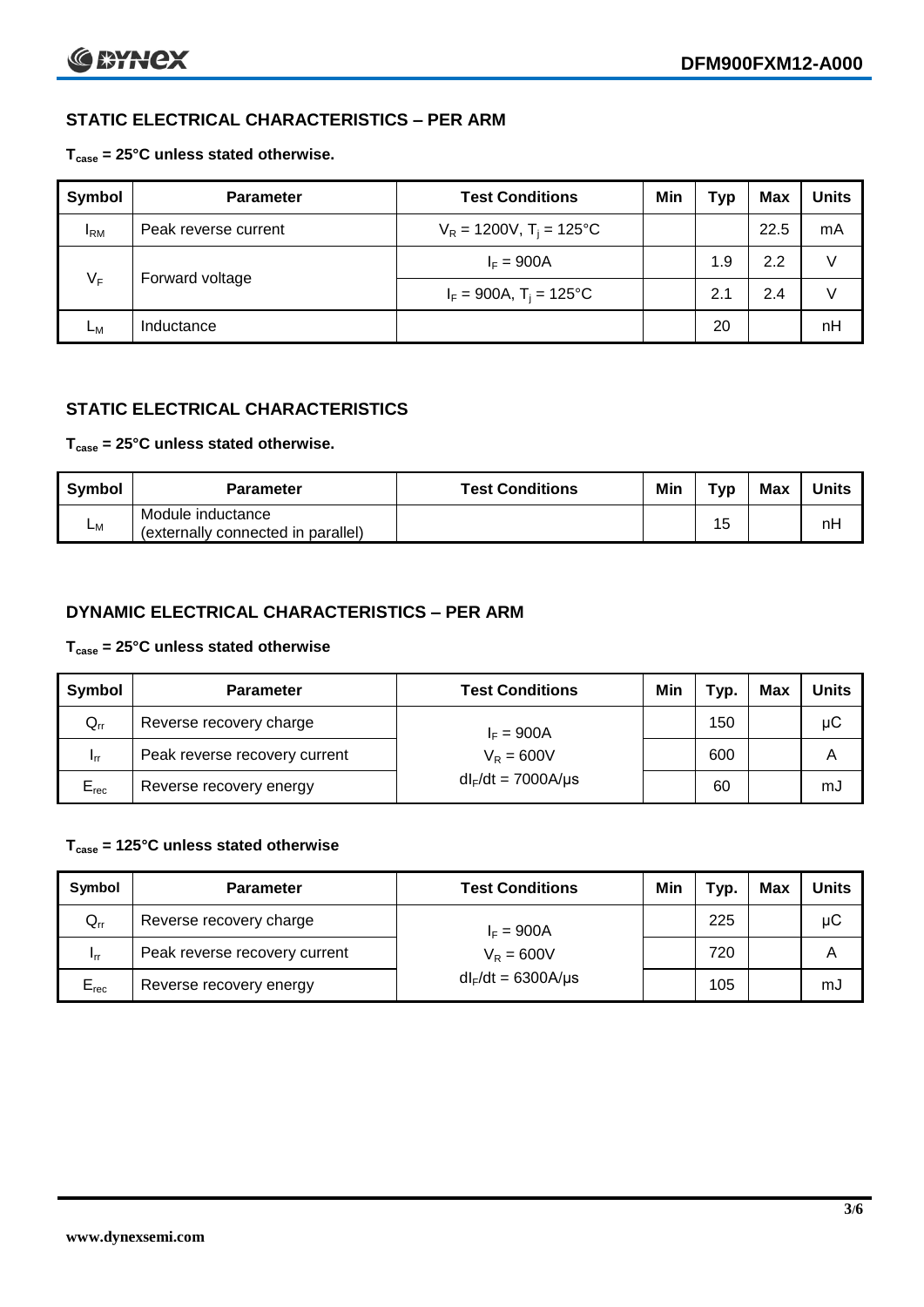

Fig. 5 DC Current rating vs case temperature **Fig. 6 RBSOA**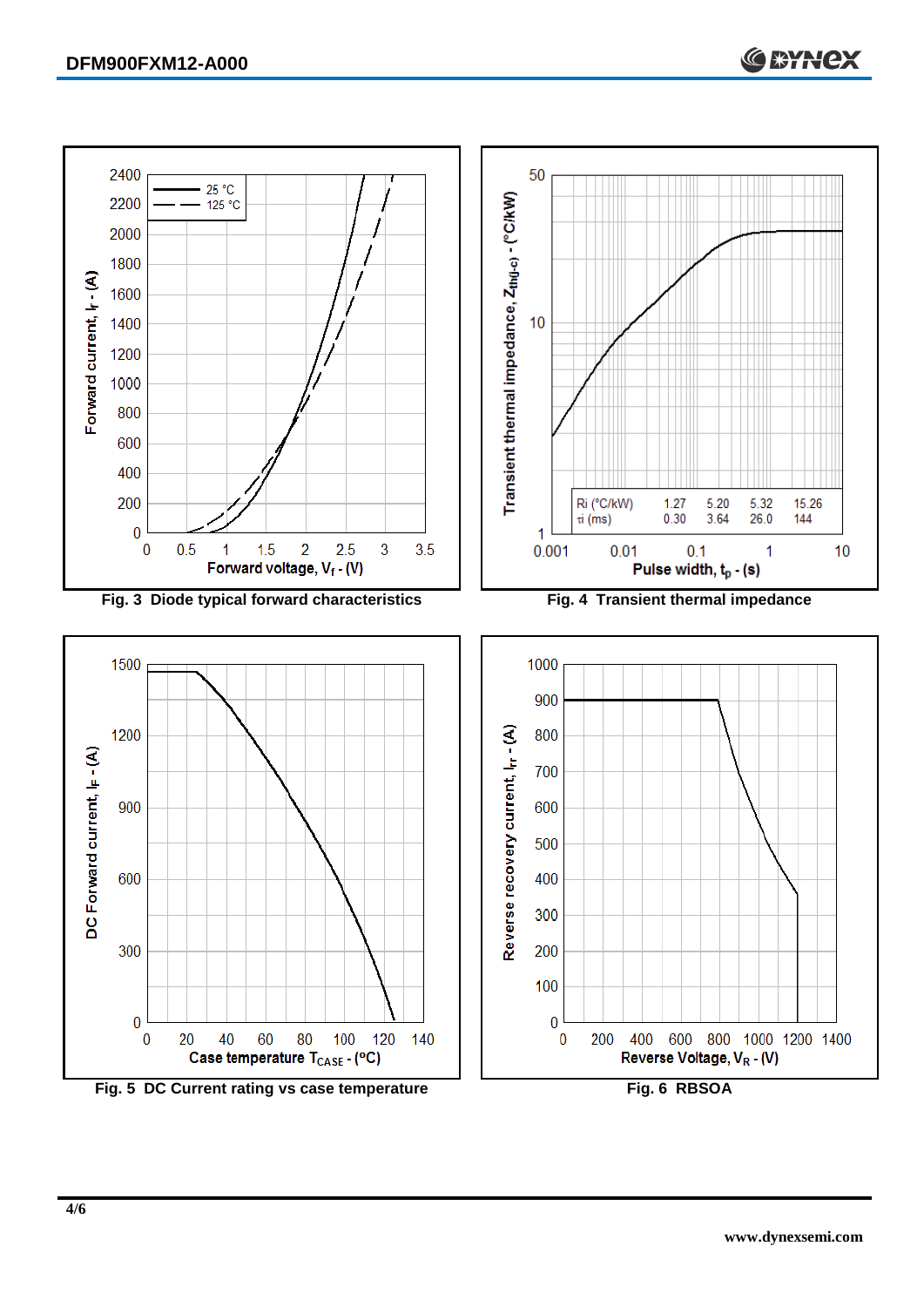



## **PACKAGE DETAILS**

For further package information, please visit our website or contact Customer Services. All dimensions in mm, unless stated otherwise. **DO NOT SCALE.**